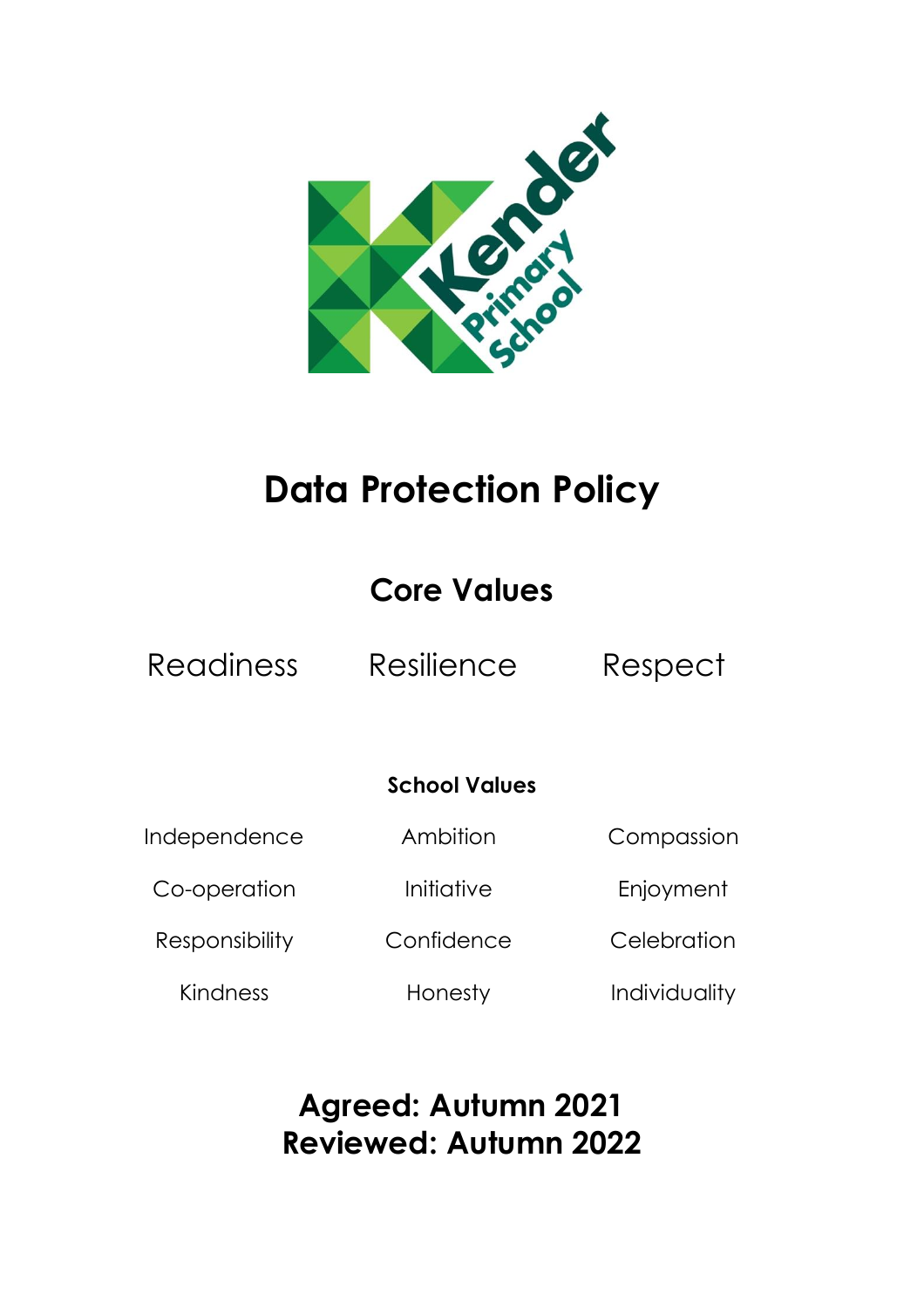#### **Aims**

Our school aims to ensure that all personal data collected about staff, children, parents, governors, visitors and other individuals is collected, stored and processed in accordance with UK data protection law.

This policy applies to all personal data, regardless of whether it is in paper or electronic format.

#### **Legislation and guidance**

This policy meets the requirements of the:

- UK General Data Protection Regulation (UK GDPR) the EU GDPR was incorporated into UK legislation, with some amendments, by [The Data Protection, Privacy and](https://www.legislation.gov.uk/uksi/2020/1586/made)  [Electronic Communications \(Amendments etc\) \(EU Exit\) Regulations 2020](https://www.legislation.gov.uk/uksi/2020/1586/made)
- [Data Protection Act 2018 \(DPA 2018\)](http://www.legislation.gov.uk/ukpga/2018/12/contents/enacted)

It is based on guidance published by the Information Commissioner's Office (ICO) on the [GDPR.](https://ico.org.uk/for-organisations/guide-to-the-general-data-protection-regulation-gdpr/)

It also reflects the ICO's [code of practice](https://ico.org.uk/media/for-organisations/documents/1542/cctv-code-of-practice.pdf) for the use of surveillance cameras and personal information.

In addition, this policy complies with regulation 5 of the **Education (Pupil Information)** [\(England\) Regulations 2005](http://www.legislation.gov.uk/uksi/2005/1437/regulation/5/made), which gives parents the right of access to their child's educational record.

#### **Definitions**

| <b>TERM</b>                            | <b>DEFINITION</b>                                                                                                                                                                                                                                                                                                                                                                                                                                                                           |
|----------------------------------------|---------------------------------------------------------------------------------------------------------------------------------------------------------------------------------------------------------------------------------------------------------------------------------------------------------------------------------------------------------------------------------------------------------------------------------------------------------------------------------------------|
| Personal data                          | Any information relating to an identified, or identifiable, living individual. This may<br>include the individual's:<br>Name (including initials)<br>٠<br>Identification number<br>٠<br>Location data<br>٠<br>Online identifier, such as a username<br>٠<br>It may also include factors specific to the individual's physical, physiological,<br>genetic, mental, economic, cultural or social identity.                                                                                    |
| Special categories of<br>personal data | Personal data which is more sensitive and so needs more protection, including<br>information about an individual's:<br>Racial or ethnic origin<br>$\bullet$<br>Political opinions<br>٠<br>Religious or philosophical beliefs<br>٠<br>Trade union membership<br>٠<br>Genetics<br>٠<br>Biometrics (such as fingerprints, retina and iris patterns), where used for<br>٠<br>identification purposes<br>Health - physical or mental<br>$\bullet$<br>Sex life or sexual orientation<br>$\bullet$ |
| Processing                             | Anything done to personal data, such as collecting, recording, organising,<br>structuring, storing, adapting, altering, retrieving, using, disseminating, erasing or<br>destroying.<br>Processing can be automated or manual.                                                                                                                                                                                                                                                               |
| Data subject                           | The identified or identifiable individual whose personal data is held or processed.                                                                                                                                                                                                                                                                                                                                                                                                         |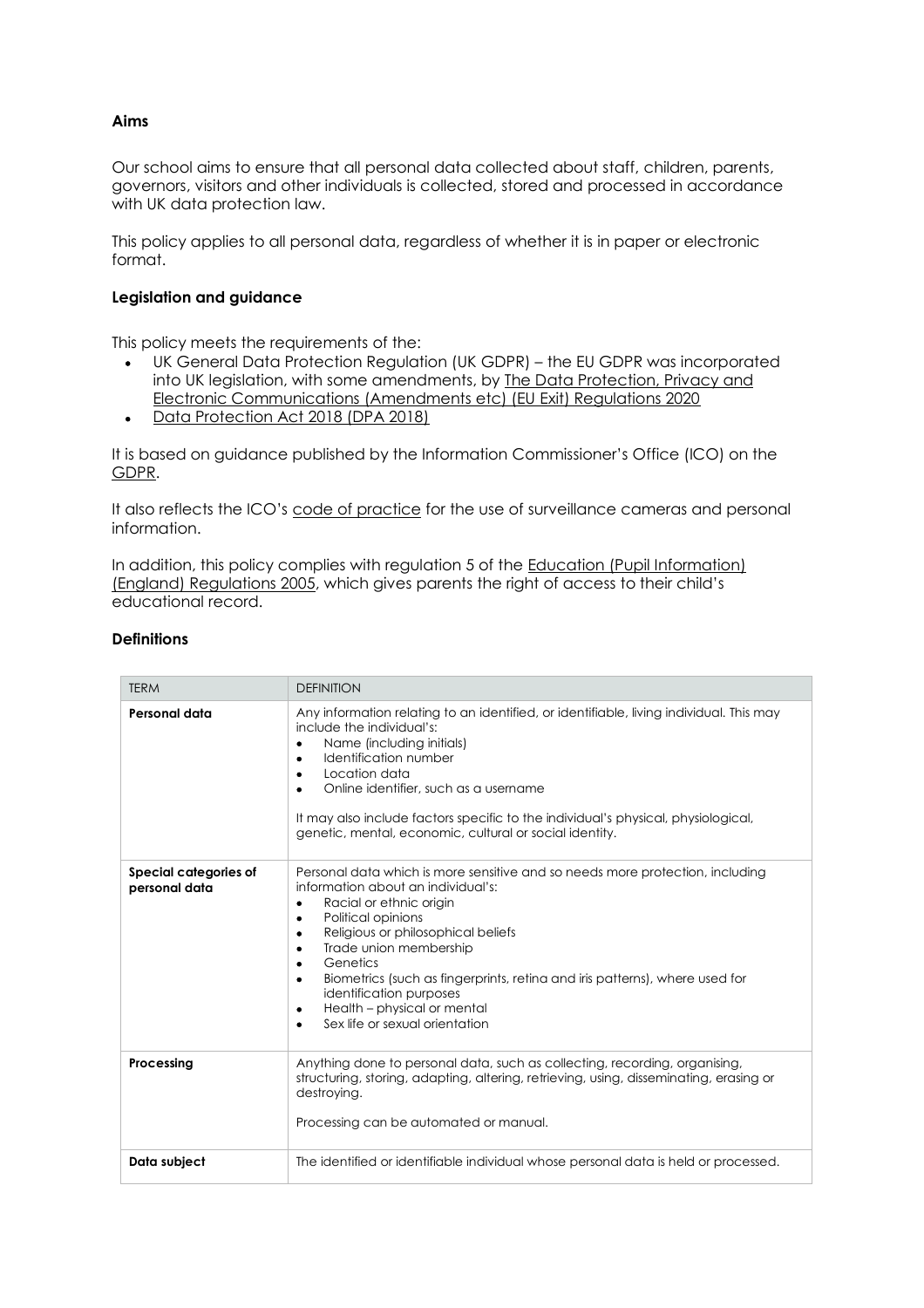| <b>TERM</b>          | <b>DEFINITION</b>                                                                                                                                     |
|----------------------|-------------------------------------------------------------------------------------------------------------------------------------------------------|
| Data controller      | A person or organisation that determines the purposes and the means of processing<br>of personal data.                                                |
| Data processor       | A person or other body, other than an employee of the data controller, who<br>processes personal data on behalf of the data controller.               |
| Personal data breach | A breach of security leading to the accidental or unlawful destruction, loss,<br>alteration, unauthorised disclosure of, or access to, personal data. |

#### **The data controller**

Our school processes personal data relating to parents, children, staff, governors, visitors and others, and therefore is a data controller.

The school is registered with the ICO, as legally required.

#### **Roles and responsibilities**

This policy applies to **all staff** employed by our school, and to external organisations or individuals working on our behalf. Staff who do not comply with this policy may face disciplinary action.

#### *Governing board*

The governing board has overall responsibility for ensuring that our school complies with all relevant data protection obligations.

#### *Data protection officer*

The data protection officer (DPO) is responsible for overseeing the implementation of this policy, monitoring our compliance with data protection law, and developing related policies and guidelines where applicable.

They will provide an annual report of their activities directly to the governing board and, where relevant, report to the board their advice and recommendations on school data protection issues.

The DPO is also the first point of contact for individuals whose data the school processes, and for the ICO.

Full details of the DPO's responsibilities are set out in their job description.

Our DPO is Stephen Williams, Lewisham Council, Catford, London SE6 4RU email: schoolsdpo@lewisham.gov.uk

#### *Headteacher*

The headteacher acts as the representative of the data controller on a day-to-day basis.

#### *All staff*

Staff are responsible for:

- Collecting, storing and processing any personal data in accordance with this policy
- Informing the school of any changes to their personal data, such as a change of address Contacting the DPO in the following circumstances:
	- o With any questions about the operation of this policy, data protection law, retaining personal data or keeping personal data secure
	- o If they have any concerns that this policy is not being followed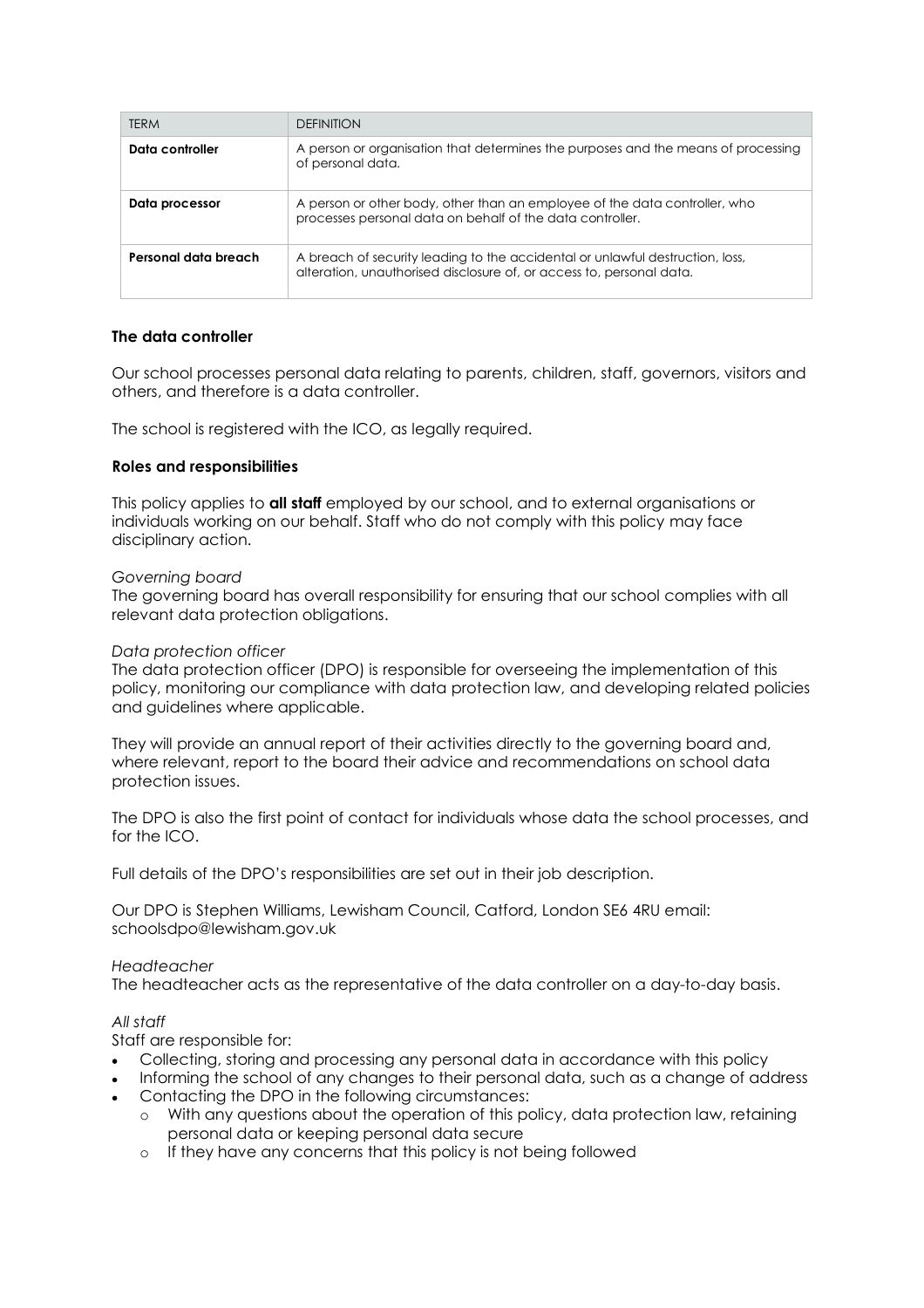- o If they are unsure whether or not they have a lawful basis to use personal data in a particular way
- o If they need to rely on or capture consent, draft a privacy notice, deal with data protection rights invoked by an individual, or transfer personal data outside the UK
- o If there has been a data breach
- o Whenever they are engaging in a new activity that may affect the privacy rights of individuals
- o If they need help with any contracts or sharing personal data with third parties

#### **Data protection principles**

The UK GDPR is based on data protection principles that our school must comply with. The principles say that personal data must be:

- Processed lawfully, fairly and in a transparent manner
- Collected for specified, explicit and legitimate purposes
- Adequate, relevant and limited to what is necessary to fulfil the purposes for which it is processed
- Accurate and, where necessary, kept up to date
- Kept for no longer than is necessary for the purposes for which it is processed
- Processed in a way that ensures it is appropriately secure

This policy sets out how the school aims to comply with these principles.

#### **Collecting personal data**

#### **Lawfulness, fairness and transparency**

We will only process personal data where we have one of six 'lawful bases' (legal reasons) to do so under data protection law:

- The data needs to be processed so that the school can **fulfil a contract** with the individual, or the individual has asked the school to take specific steps before entering into a contract
- The data needs to be processed so that the school can **comply with a legal obligation**
- The data needs to be processed to ensure the **vital interests** of the individual or another person ie to protect someone's life
- The data needs to be processed so that the school, as a public authority, can **perform a task in the public interest or exercise its official authority**
- The data needs to be processed for the **legitimate interests** of the school (where the processing is not for any tasks the school performs as a public authority) or a third party, provided the individual's rights and freedoms are not overridden
- The individual (or their parent/carer when appropriate in the case of a pupil) has freely given clear **consent**

For special categories of personal data, we will also meet one of the special category conditions for processing under data protection law:

- The individual (or their parent/carer when appropriate in the case of a pupil) has given **explicit consent**
- The data needs to be processed to perform or exercise obligations or rights in relation to **employment, social security or social protection law**
- The data needs to be processed to ensure the **vital interests** of the individual or another person, where the individual is physically or legally incapable of giving consent
- The data has already been made **manifestly public** by the individual
- The data needs to be processed for the establishment, exercise or defence of **legal claims**
- The data needs to be processed for reasons of **substantial public interest** as defined in legislation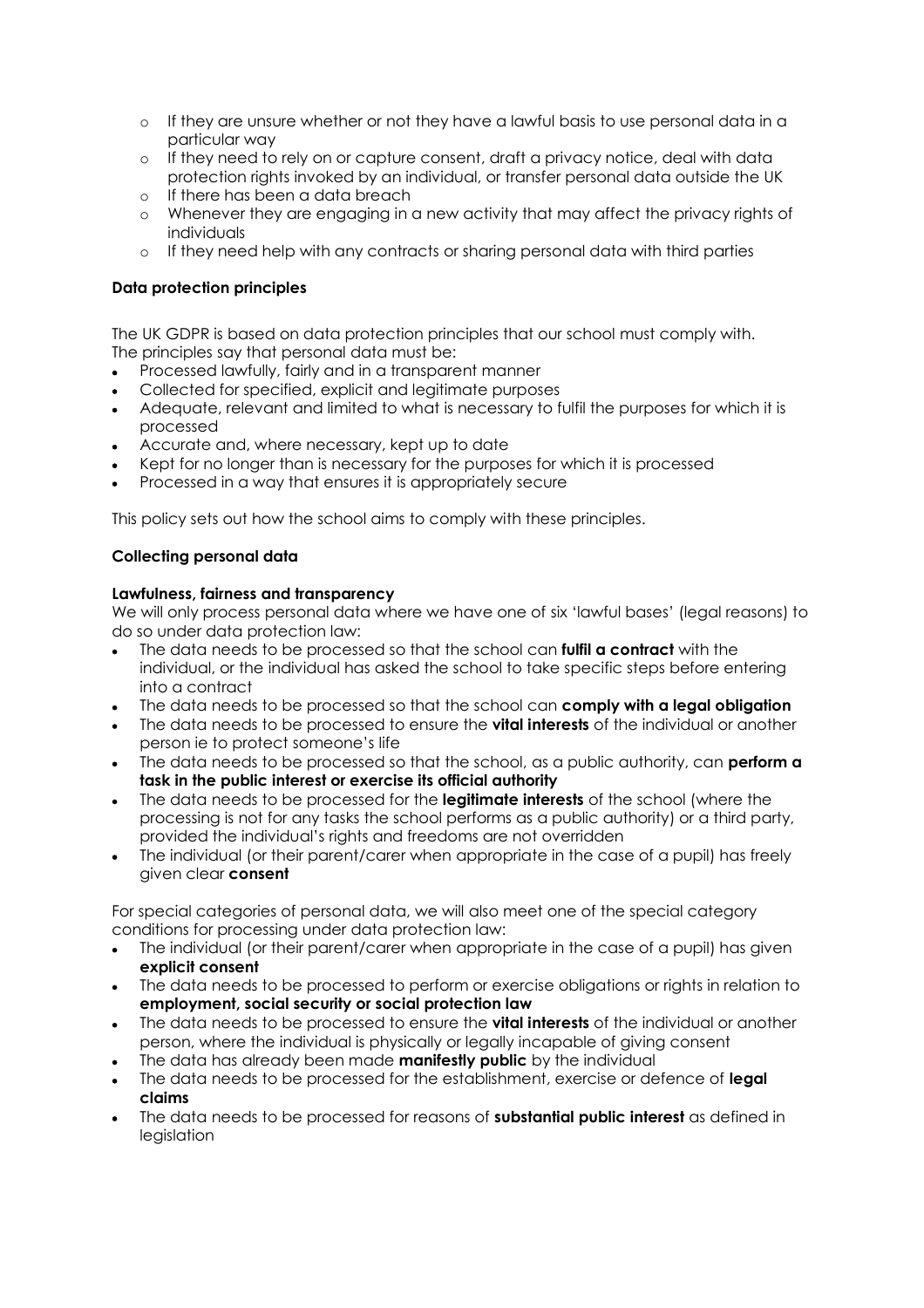- The data needs to be processed for **health or social care purposes**, and the processing is done by, or under the direction of, a health or social work professional or by any other person obliged to confidentiality under law
- The data needs to be processed for **public health reasons**, and the processing is done by, or under the direction of, a health professional or by any other person obliged to confidentiality under law
- The data needs to be processed for **archiving purposes**, scientific or historical research purposes, or statistical purposes, and the processing is in the public interest

For criminal offence data, we will meet both a lawful basis and a condition set out under data protection law. Conditions include:

- The individual (or their parent/carer when appropriate in the case of a pupil) has given **consent**
- The data needs to be processed to ensure the **vital interests** of the individual or another person, where the individual is physically or legally incapable of giving consent
- The data has already been made **manifestly public** by the individual
- The data needs to be processed for or in connection with legal proceedings, to obtain legal advice, or for the establishment, exercise or defence of **legal rights**
- The data needs to be processed for reasons of **substantial public interest** as defined in leaislation

Whenever we first collect personal data directly from individuals, we will provide them with the relevant information required by data protection law.

We will always consider the fairness of our data processing. We will ensure we do not handle personal data in ways that individuals would not reasonably expect or use personal data in ways which have unjustified adverse effects on them.

#### **Limitation, minimisation and accuracy**

We will only collect personal data for specified, explicit and legitimate reasons. We will explain these reasons to the individuals when we first collect their data.

If we want to use personal data for reasons other than those given when we first obtained it, we will inform the individuals concerned before we do so and seek consent where necessary.

Staff must only process personal data where it is necessary in order to do their jobs. We will keep data accurate and, where necessary, up-to-date. Inaccurate data will be rectified or erased when appropriate.

In addition, when staff no longer need the personal data they hold, they must ensure it is deleted or anonymized. This will be done in accordance with the school's record retention schedule.

#### **Sharing personal data**

We will not normally share personal data with anyone else without consent, but there are certain circumstances where we may be required to do so. These include, but are not limited to, situations where:

- There is an issue with a pupil or parent/carer that puts the safety of our staff at risk
- We need to liaise with other agencies we will seek consent as necessary before doing this
- Our suppliers or contractors need data to enable us to provide services to our staff and children – for example, IT companies. When doing this, we will:
	- o Only appoint suppliers or contractors which can provide sufficient guarantees that they comply with UK data protection law
	- o Establish a contract with the supplier or contractor to ensure the fair and lawful processing of any personal data we share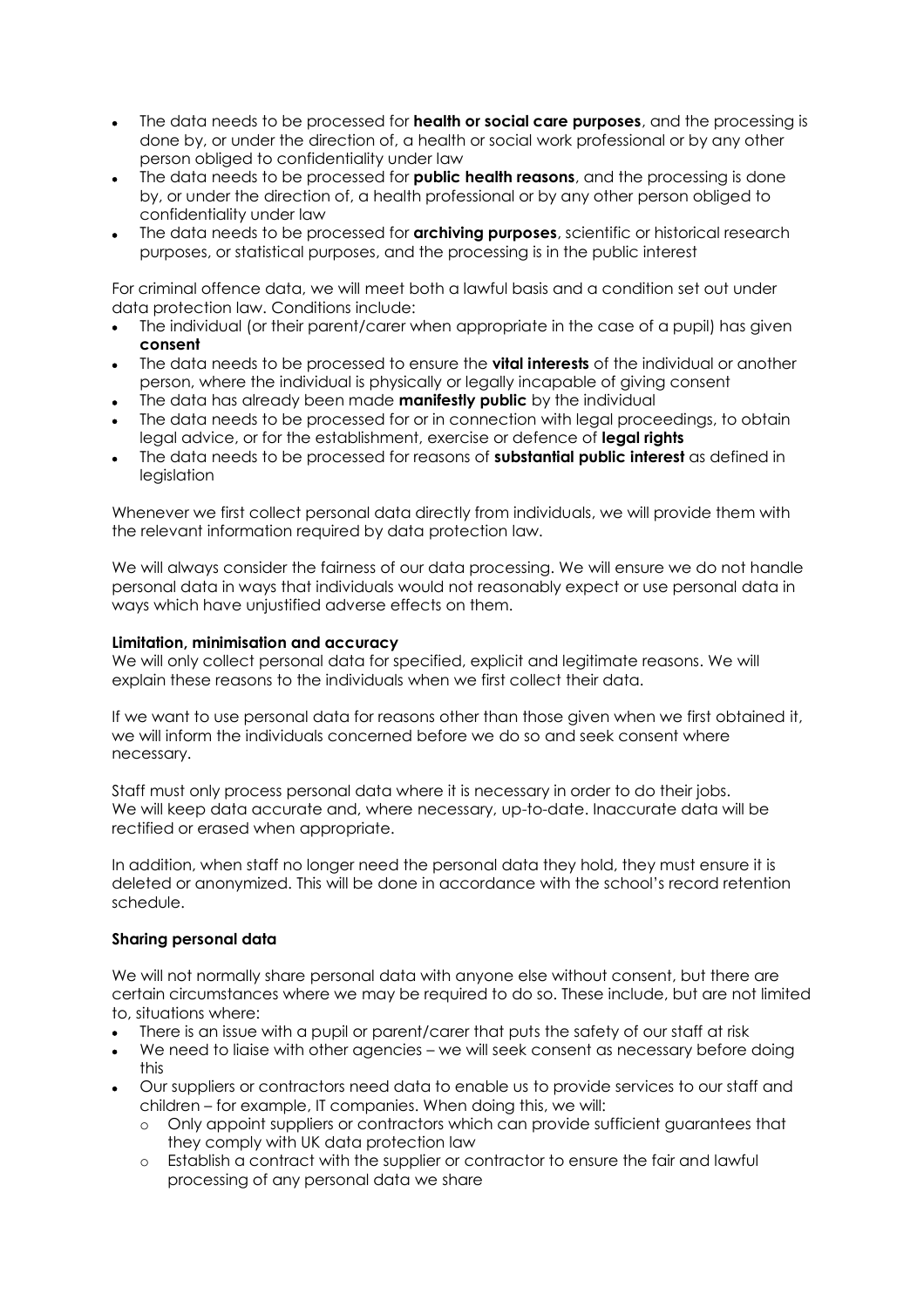o Only share data that the supplier or contractor needs to carry out their service

We will also share personal data with law enforcement and government bodies where we are legally required to do so.

We may also share personal data with emergency services and local authorities to help them to respond to an emergency situation that affects any of our children or staff.

Where we transfer personal data internationally, we will do so in accordance with UK data protection law.

#### **Subject access requests and other rights of individuals**

#### **Subject access requests**

Individuals have a right to make a 'subject access request' to gain access to personal information that the school holds about them. This includes:

- Confirmation that their personal data is being processed
- Access to a copy of the data
- The purposes of the data processing
- The categories of personal data concerned
- Who the data has been, or will be, shared with
- How long the data will be stored for, or if this isn't possible, the criteria used to determine this period
- Where relevant, the existence of the right to request rectification, erasure or restriction, or to object to such processing
- The right to lodge a complaint with the ICO or another supervisory authority
- The source of the data, if not the individual
- Whether any automated decision-making is being applied to their data, and what the significance and consequences of this might be for the individual
- The safeguards provided if the data is being transferred internationally

Subject access requests can be submitted in any form, but we may be able to respond to requests more quickly if they are made in writing and include:

- Name of individual
- Correspondence address
- Contact number and email address
- Details of the information requested

If staff receive a subject access request in any form they must immediately forward it to the DPO.

#### **Children and subject access requests**

Personal data about a child belongs to that child, and not the child's parents or carers. For a parent or carer to make a subject access request with respect to their child, the child must either be unable to understand their rights and the implications of a subject access request, or have given their consent.

Children below the age of 12 are generally not regarded to be mature enough to understand their rights and the implications of a subject access request. Therefore, most subject access requests from parents or carers of children at our school may be granted without the express permission of the pupil. This is not a rule and a pupil's ability to understand their rights will always be judged on a case-by-case basis.

#### **Responding to subject access requests**

When responding to requests, we:

- May ask the individual to provide 2 forms of identification
- May contact the individual via phone to confirm the request was made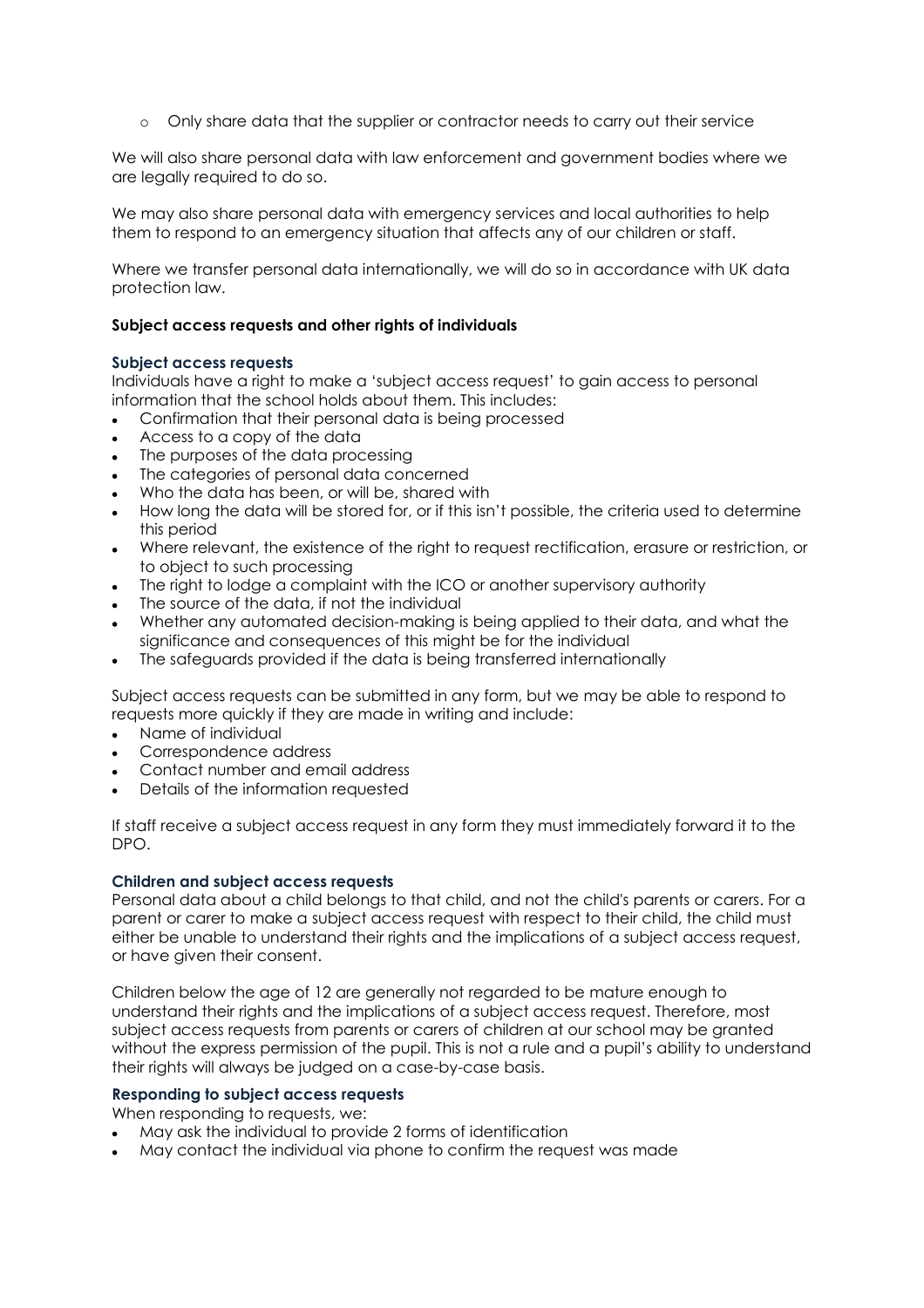- Will respond without delay and within 1 month of receipt of the request (or receipt of the additional information needed to confirm identity, where relevant)
- Will provide the information free of charge
- May tell the individual we will comply within 3 months of receipt of the request, where a request is complex or numerous. We will inform the individual of this within 1 month, and explain why the extension is necessary

We may not disclose information for a variety of reasons, such as if it:

- Might cause serious harm to the physical or mental health of the pupil or another individual
- Would reveal that the child is being or has been abused, or is at risk of abuse, where the disclosure of that information would not be in the child's best interests
- Would include another person's personal data that we can't reasonably anonymise, and we don't have the other person's consent and it would be unreasonable to proceed without it
- Is part of certain sensitive documents, such as those related to crime, immigration, legal proceedings or legal professional privilege, management forecasts, negotiations, confidential references, or exam scripts

If the request is unfounded or excessive, we may refuse to act on it, or charge a reasonable fee to cover administrative costs. We will take into account whether the request is repetitive in nature when making this decision.

When we refuse a request, we will tell the individual why, and tell them they have the right to complain to the ICO or they can seek to enforce their subject access right through the courts.

#### **Other data protection rights of the individual**

In addition to the right to make a subject access request (see above), and to receive information when we are collecting their data about how we use and process it, individuals also have the right to:

- Withdraw their consent to processing at any time
- Ask us to rectify, erase or restrict processing of their personal data (in certain circumstances)
- Prevent use of their personal data for direct marketing
- Object to processing which has been justified on the basis of public interest, official authority or legitimate interests
- Challenge decisions based solely on automated decision making or profiling (ie making decisions or evaluating certain things about an individual based on their personal data with no human involvement)
- Be notified of a data breach (in certain circumstances)
- Make a complaint to the ICO
- Ask for their personal data to be transferred to a third party in a structured, commonly used and machine-readable format (in certain circumstances)

Individuals should submit any request to exercise these rights to the DPO. If staff receive such a request, they must immediately forward it to the DPO.

#### **Parental requests to see the educational record**

Parents, or those with parental responsibility, have a legal right to free access to their child's educational record (which includes most information about a pupil) within 15 school days of receipt of a written request.

If the request is for a copy of the educational record, the school may charge a fee to cover the cost of supplying it.

This right applies as long as the pupil concerned is aged under 18.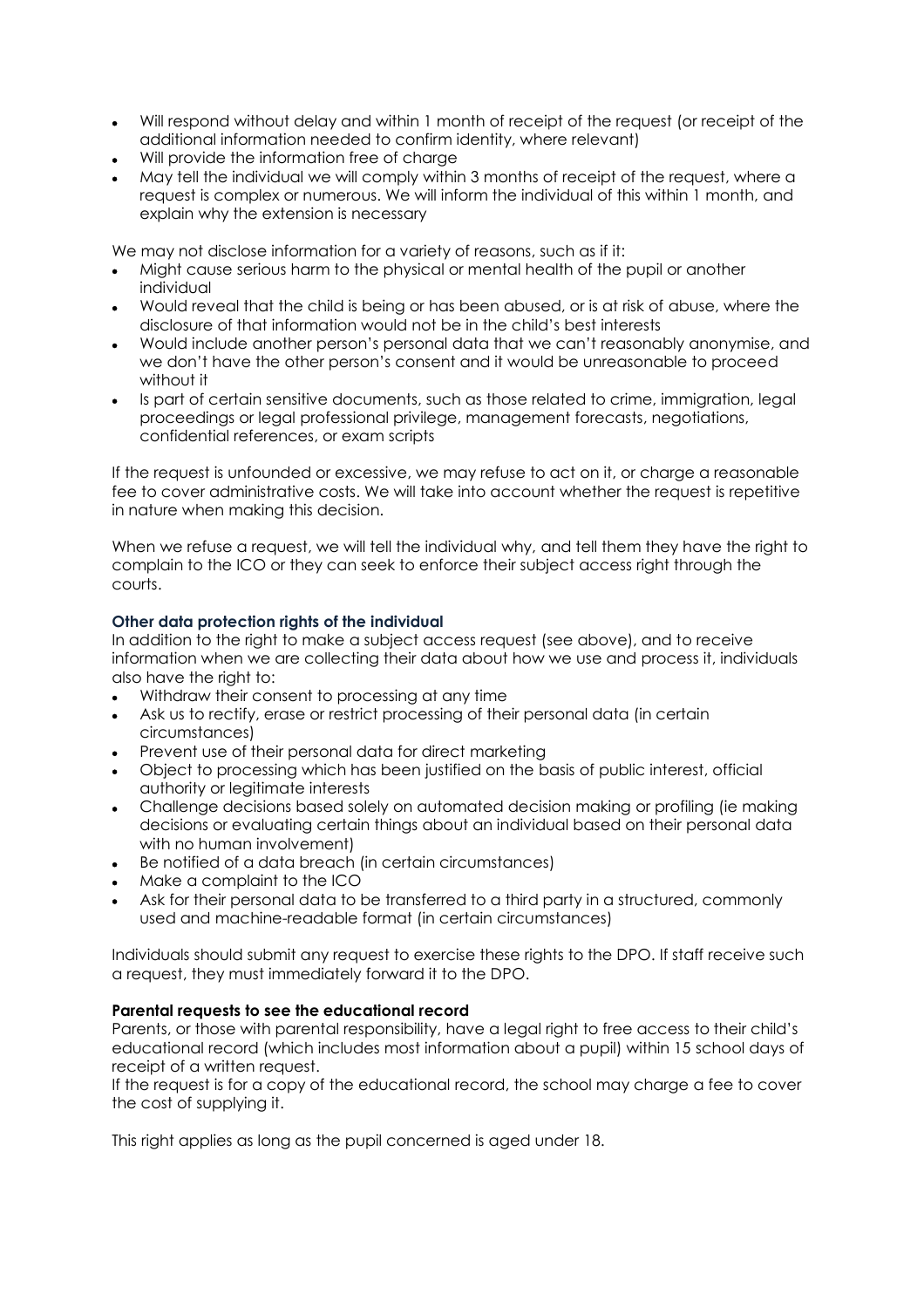There are certain circumstances in which this right can be denied, such as if releasing the information might cause serious harm to the physical or mental health of the pupil or another individual, or if it would mean releasing exam marks before they are officially announced.

#### **CCTV**

We use CCTV in various locations around the school site to ensure it remains safe. We will adhere to the ICO's [code of practice](https://ico.org.uk/media/for-organisations/documents/1542/cctv-code-of-practice.pdf) for the use of CCTV.

We do not need to ask individuals' permission to use CCTV, but we make it clear where individuals are being recorded. Security cameras are clearly visible and accompanied by prominent signs explaining that CCTV is in use.

Any enquiries about the CCTV system should be directed to Alice Luxmoore, School Business Manager.

#### **Photographs and videos**

As part of our school activities, we may take photographs and record images of individuals within our school.

We will obtain written consent from parents/carers for photographs and videos to be taken of their child for communication, marketing and promotional materials. We will clearly explain how the photograph and/or video will be used to both the parent/carer and pupil.

Any photographs and videos taken by parents/carers at school events for their own personal use are not covered by data protection legislation. However, we will ask that photos or videos with other children are not shared publicly on social media for safeguarding reasons, unless all the relevant parents/carers have agreed to this.

Where the school takes photographs and videos, uses may include:

- Within school on notice boards and in school magazines, brochures, newsletters, etc.
- Outside of school by external agencies such as the school photographer, newspapers, campaigns
- Online on our school website or social media pages

Consent can be refused or withdrawn at any time. If consent is withdrawn, we will delete the photograph or video and not distribute it further.

When using photographs and videos in this way we will not accompany them with any other personal information about the child, to ensure they cannot be identified.

#### **Data protection by design and default**

We will put measures in place to show that we have integrated data protection into all of our data processing activities, including:

- Appointing a suitably qualified DPO, and ensuring they have the necessary resources to fulfil their duties and maintain their expert knowledge
- Only processing personal data that is necessary for each specific purpose of processing, and always in line with the data protection principles set out in relevant data protection law
- Completing data protection impact assessments where the school's processing of personal data presents a high risk to rights and freedoms of individuals, and when introducing new technologies (the DPO will advise on this process)
- Integrating data protection into internal documents including this policy, any related policies and privacy notices
- Regularly training members of staff on data protection law, this policy, any related policies and any other data protection matters; we will also keep a record of attendance
- Regularly conducting reviews and audits to test our privacy measures and make sure we are compliant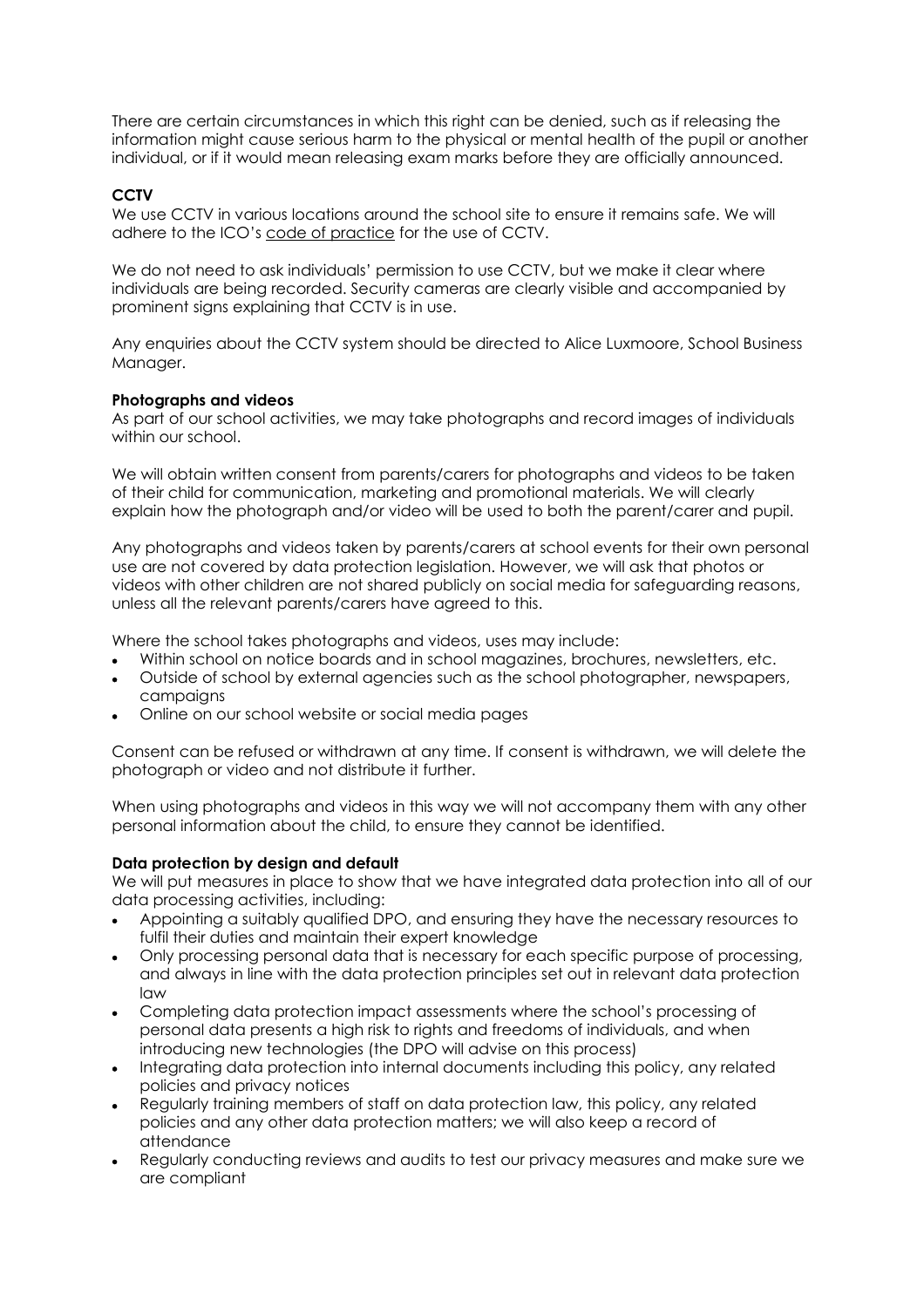- Appropriate safeguards being put in place if we transfer any personal data outside of the UK, where different data protection laws may apply
- Maintaining records of our processing activities, including:
	- o For the benefit of data subjects, making available the name and contact details of our school and DPO and all information we are required to share about how we use and process their personal data (via our privacy notices)
	- o For all personal data that we hold, maintaining an internal record of the type of data, type of data subject, how and why we are using the data, any third-party recipients, any transfers outside of the UK and the safeguards for those, retention periods and how we are keeping the data secure

#### **Data security and storage of records**

We will protect personal data and keep it safe from unauthorised or unlawful access, alteration, processing or disclosure, and against accidental or unlawful loss, destruction or damage.

In particular:

- Paper-based records and portable electronic devices, such as laptops and hard drives that contain personal data, are kept under lock and key when not in use
- Papers containing confidential personal data must not be left on office and classroom desks, on staffroom tables, or left anywhere else where there is general access
- No paper records are to be taken offsite
- Encryption software is used to protect all portable devices and removable media, such as laptops and USB devices
- Staff, children or governors who store personal information on their personal devices are expected to follow the same security procedures as for school-owned equipment (see our acceptable use agreement

Where we need to share personal data with a third party, we carry out due diligence and take reasonable steps to ensure it is stored securely and adequately protected

#### **Disposal of records**

Personal data that is no longer needed will be disposed of securely. Personal data that has become inaccurate or out of date will also be disposed of securely, where we cannot or do not need to rectify or update it.

For example, we will shred or incinerate paper-based records, and overwrite or delete electronic files. We may also use a third party to safely dispose of records on the school's behalf. If we do so, we will require the third party to provide sufficient guarantees that it complies with data protection law.

#### **Personal data breaches**

The school will make all reasonable endeavours to ensure that there are no personal data breaches.

In the unlikely event of a suspected data breach, we will follow the procedure set out in appendix 1.

When appropriate, we will report the data breach to the ICO after consulting the DPO within 72 hours after becoming aware of it. Such breaches in a school context may include, but are not limited to:

- A non-anonymised dataset being published on the school website which shows the exam results of children eligible for the pupil premium
- Safeguarding information being made available to an unauthorised person
- The theft of a school laptop containing non-encrypted personal data about children

#### **Training**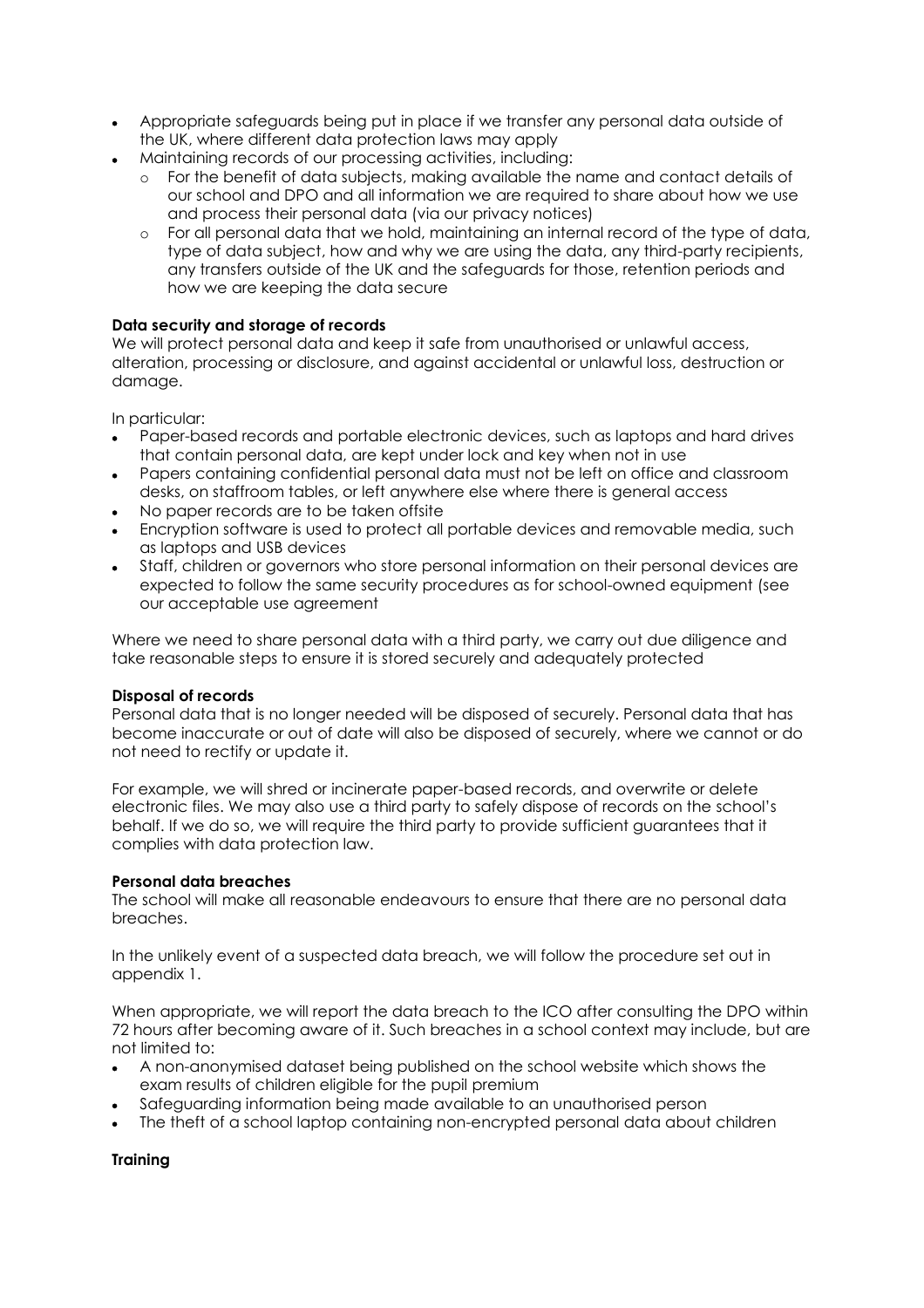All staff and governors are provided with data protection training as part of their induction process.

Data protection will also form part of continuing professional development, where changes to legislation, guidance or the school's processes make it necessary.

#### **Monitoring arrangements**

The DPO is responsible for monitoring and reviewing this policy.

This policy will be reviewed annually and approved by the full governing board.

#### **Links with other policies**

This data protection policy is linked to our Freedom of information publication scheme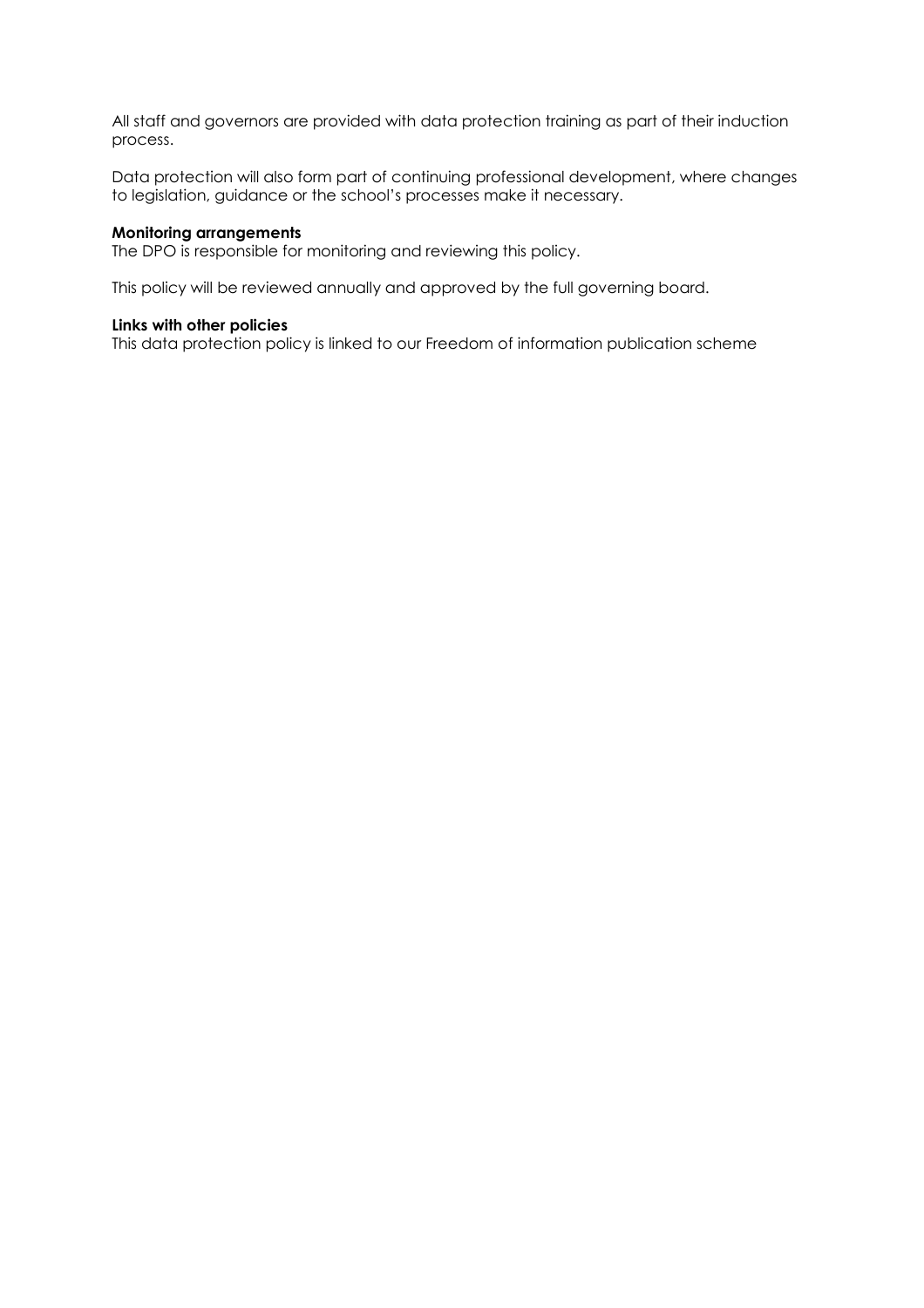#### **Appendix Personal data breach procedure**

This procedure is based on [guidance on personal data breaches](https://ico.org.uk/for-organisations/guide-to-the-general-data-protection-regulation-gdpr/personal-data-breaches/) produced by the Information Commissioner's Office (ICO).

- On finding or causing a breach, or potential breach, the staff member, governor or data processor must immediately notify the data protection officer (DPO) by emailing schoolsdpo@lewisham.gov.uk
- The DPO will investigate the report, and determine whether a breach has occurred. To decide, the DPO will consider whether personal data has been accidentally or unlawfully:
	- o Lost
	- o Stolen
	- o Destroyed
	- o Altered
	- o Disclosed or made available where it should not have been<br>
	o Made available to unauthorised people
	- Made available to unauthorised people
- Staff and governors will cooperate with the investigation (including allowing access to information and responding to questions). The investigation will not be treated as a disciplinary investigation
- If a breach has occurred or it is considered to be likely that is the case, the DPO will alert the headteacher and the chair of governors
- The DPO will make all reasonable efforts to contain and minimise the impact of the breach. Relevant staff members or data processors should help the DPO with this where necessary, and the DPO should take external advice when required (eg from IT providers). (See the actions relevant to specific data types at the end of this procedure)
- The DPO will assess the potential consequences (based on how serious they are and how likely they are to happen) before and after the implementation of steps to mitigate the consequences
- The DPO will work out whether the breach must be reported to the ICO and the individuals affected using the ICO's [self-assessment tool](https://ico.org.uk/for-organisations/report-a-breach/personal-data-breach-assessment/)
- The DPO will document the decisions (either way), in case the decisions are challenged at a later date by the ICO or an individual affected by the breach. Documented decisions are stored on the schools Teams folders
- Where the ICO must be notified, the DPO will do this via the ['report a breach' page](https://ico.org.uk/for-organisations/report-a-breach/) of the ICO website, or through its breach report line (0303 123 1113), within 72 hours of the school's awareness of the breach. As required, the DPO will set out:
	- o A description of the nature of the personal data breach including, where possible the categories and approximate number of individuals concerned and of personal data records concerned
	- o The name and contact details of the DPO
	- o A description of the likely consequences of the personal data breach
	- o A description of the measures that have been, or will be taken, to deal with the breach and mitigate any possible adverse effects on the individual(s) concerned
- If all the above details are not yet known, the DPO will report as much as they can within 72 hours of the school's awareness of the breach. The report will explain that there is a delay, the reasons why, and when the DPO expects to have further information. The DPO will submit the remaining information as soon as possible
- Where the school is required to communicate with individuals whose personal data has been breached, the DPO will tell them in writing. This notification will set out:
	- o A description, in clear and plain language, of the nature of the personal data breach
	- o The name and contact details of the DPO
	- o A description of the likely consequences of the personal data breach
	- o A description of the measures that have been, or will be, taken to deal with the data breach and mitigate any possible adverse effects on the individual(s) concerned